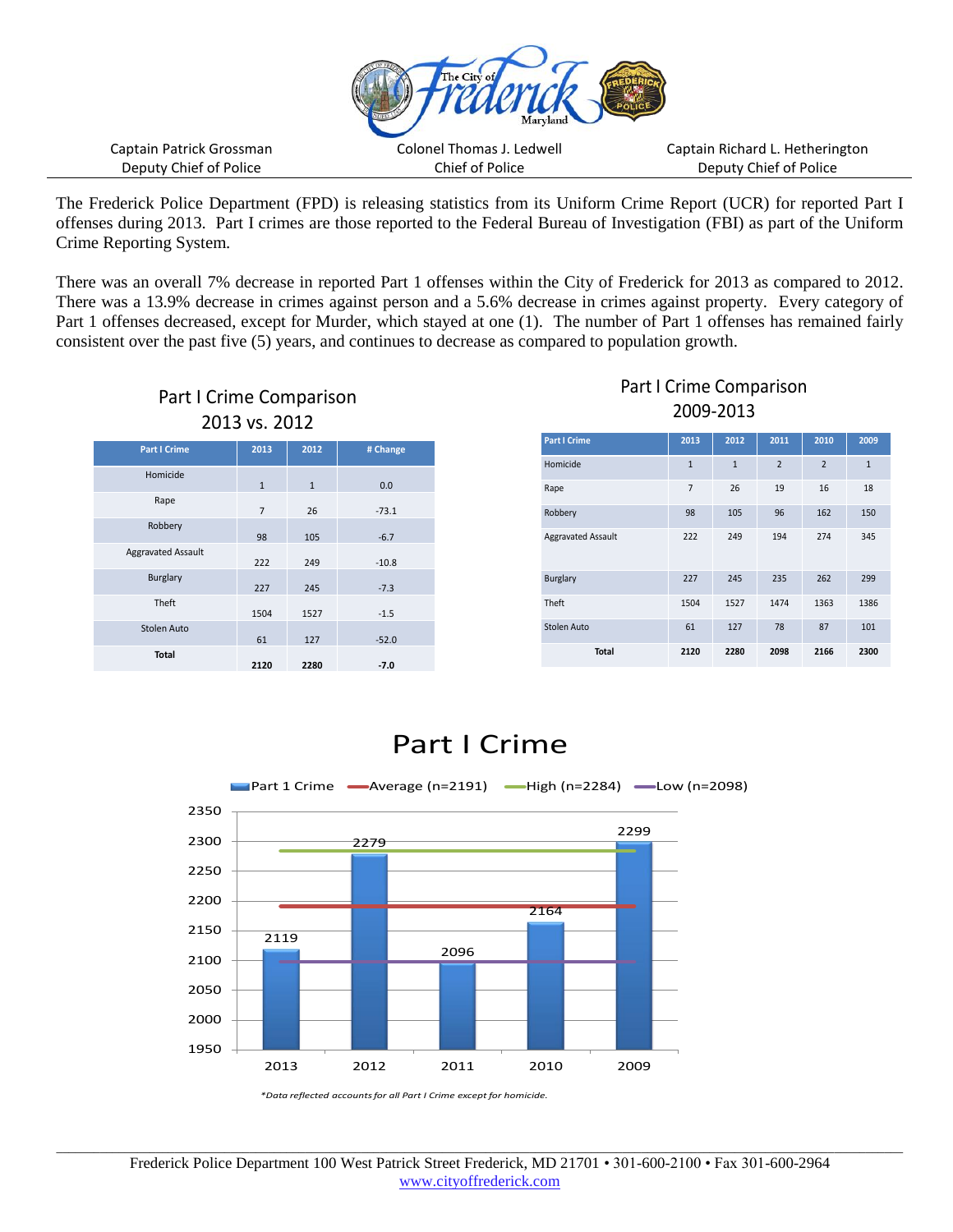The Part 1 offense category of Rape, (7 reported versus 26 in 2012), contained the most significant number decrease in violent crime from last year (-73.1%), followed by Aggravated Assault, which decreased to 222 reported versus 249 in 2012 (-10.8%).

The most significant property crime decrease involved theft of motor vehicles. There were 61 reported in 2013 versus 127 in 2012 (-52%). The FPD continues to emphasize through Community Crime Notifications ways for citizens to make themselves less likely to be a victim of crimes of opportunity, such as thefts from motor vehicles and auto thefts. Vehicle owners should make sure that they lock their vehicle doors and that they not leave spare car keys inside of the vehicle or valuable items visible.

In looking at Part 1 offenses since 1991, the crime rate continues to drop, in context with an increasing population. The below chart shows actual Part I crime numbers since 1991. The 2013 total reported Part I offenses (2120) remained well below the average number of Part 1 crimes (2453) captured since 1991.



Data Source: FPD Uniform Crime Reports (1991-2013). Part I Crime: Homicide, Rape, Robbery, Aggravated Assault, Burglary, Larceny-Theft & Stolen Auto.